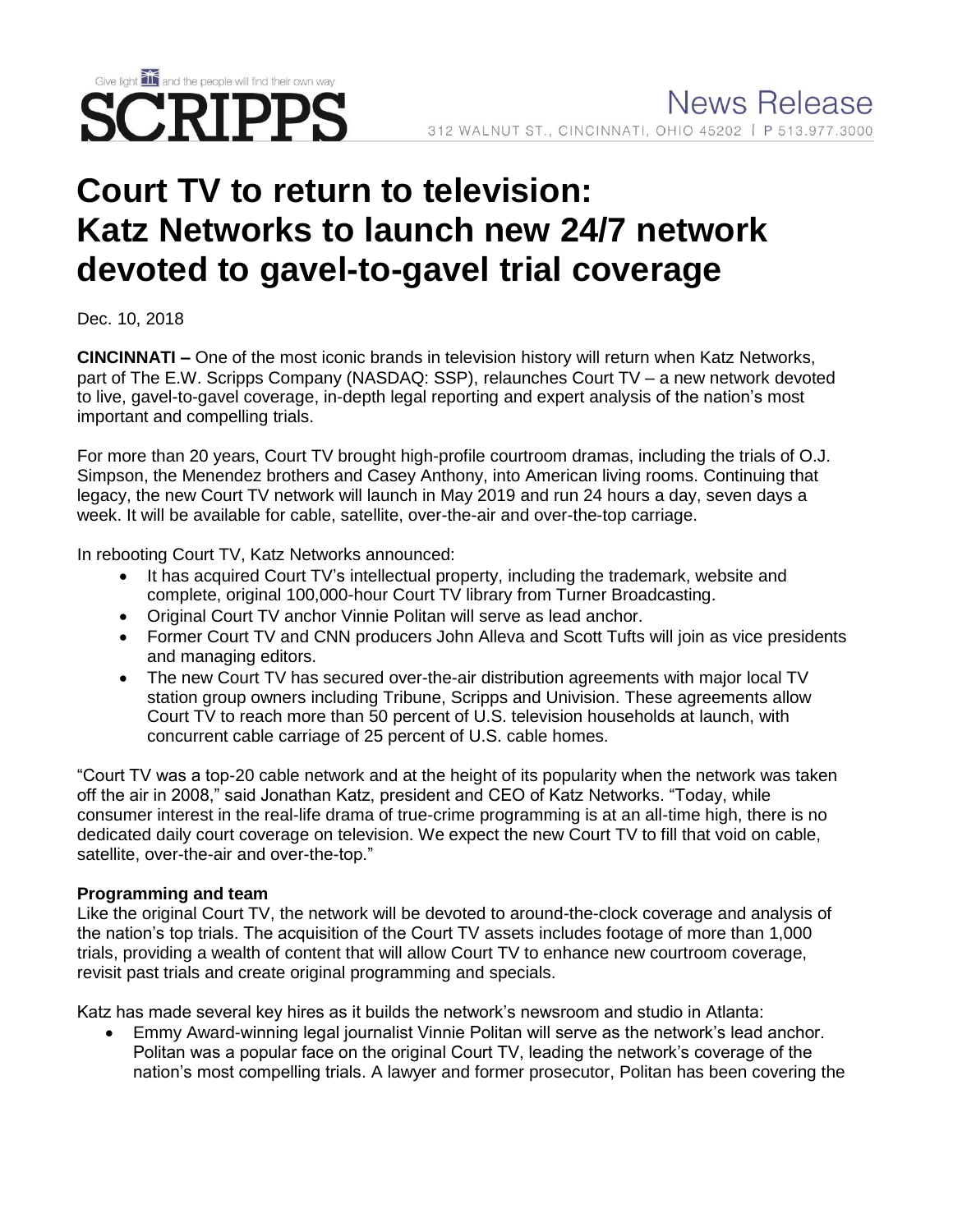world of crime, trials and justice for more than 20 years, hosting legal and news programs on HLN, Sirius XM and, most recently, for the NBC affiliate in Atlanta.

• John Alleva and Scott Tufts join as vice presidents and managing editors for Court TV. The two have a combined 40 years of experience producing trials for Court TV and CNN. Alleva was the lead producer for Court TV for more than 15 years and managed editorial content and field operations. Tufts spearheaded CNN's coverage of the O.J. Simpson, Casey Anthony, Jodi Arias and George Zimmerman trials.

#### **Distribution**

Katz already has agreements with local TV station group owners for Court TV to reach more than 50 percent of U.S. television households at launch through over-the-air broadcast, with concurrent cable carriage reaching 25 percent of U.S. cable homes.

- Tribune Broadcasting will carry Court TV in 22 markets, including New York; Los Angeles; Chicago; Philadelphia; Dallas-Fort Worth; Houston; Miami-Fort Lauderdale; Denver; St. Louis; Seattle-Tacoma, Washington; and Sacramento, California.
- Eight Scripps markets will carry Court TV, including Tampa, Florida; Detroit: Cleveland; Cincinnati; Las Vegas; Tulsa, Oklahoma; Green Bay, Wisconsin; and Tucson, Arizona.
- Entravision Communications' 10 Court TV markets include Boston; Orlando, Florida; and Wichita, Kansas.
- Univision Communications will carry the network in San Antonio; Albuquerque, New Mexico; and Bakersfield, California.
- Citadel Communications will air Court TV in Providence, Rhode Island.

"Scripps and Katz look forward to reestablishing Court TV's important legacy of providing Americans with transparency into the U.S. courts system and fulfilling our company mission of journalism and public service," said Brian Lawlor, president of Local Media for Scripps. "We believe today's TV audiences will be drawn to the network, leading to the same strong revenue growth and return on investment the other Katz networks have delivered."

The Katz Networks are targeted, demo-specific brands leading a new generation of fast-growing broadcast networks created to serve cord-cutters, cord-nevers and subscription-video-on-demand (SVOD) subscribers. [Bounce,](http://www.bouncetv.com/) seen in 91 percent of U.S. households and 97 percent of all targetmarket, African-American television homes, is the first and only African-American broadcast network and features a programming mix of original and off-network series, theatrical motion pictures, specials, live sports and more. [Escape,](http://www.escapetv.com/) currently in 93 percent of the U.S., reaches women 25-54 with a brand of programming anchored in stories of crime and mystery. [Grit,](http://www.grittv.com/tv) available in 90 percent of U.S. households, targets men 25-54 with a lineup of western and action movies and series. [Laff,](http://www.laff.com/) covering 93 percent of the U.S., is the nation's first over-the-air network devoted to comedy around-the-clock, and presents contemporary off-network sitcoms and popular movies geared toward an audience of adults 18-49. [Brown Sugar](https://www.brownsugar.com/) is the popular new streaming service featuring the biggest collection of iconic African-American movies available. And ["The List"](https://www.thelisttv.com/) is the nationally syndicated daily news magazine program featuring everything that's trending in pop culture.

## **About Scripps**

[The E.W. Scripps Company](http://www.scripps.com/) (NASDAQ: SSP) serves audiences and businesses through a growing portfolio of local and national media brands. With 33 television stations, Scripps is one of the nation's largest independent TV station owners. Scripps runs a collection of national journalism and